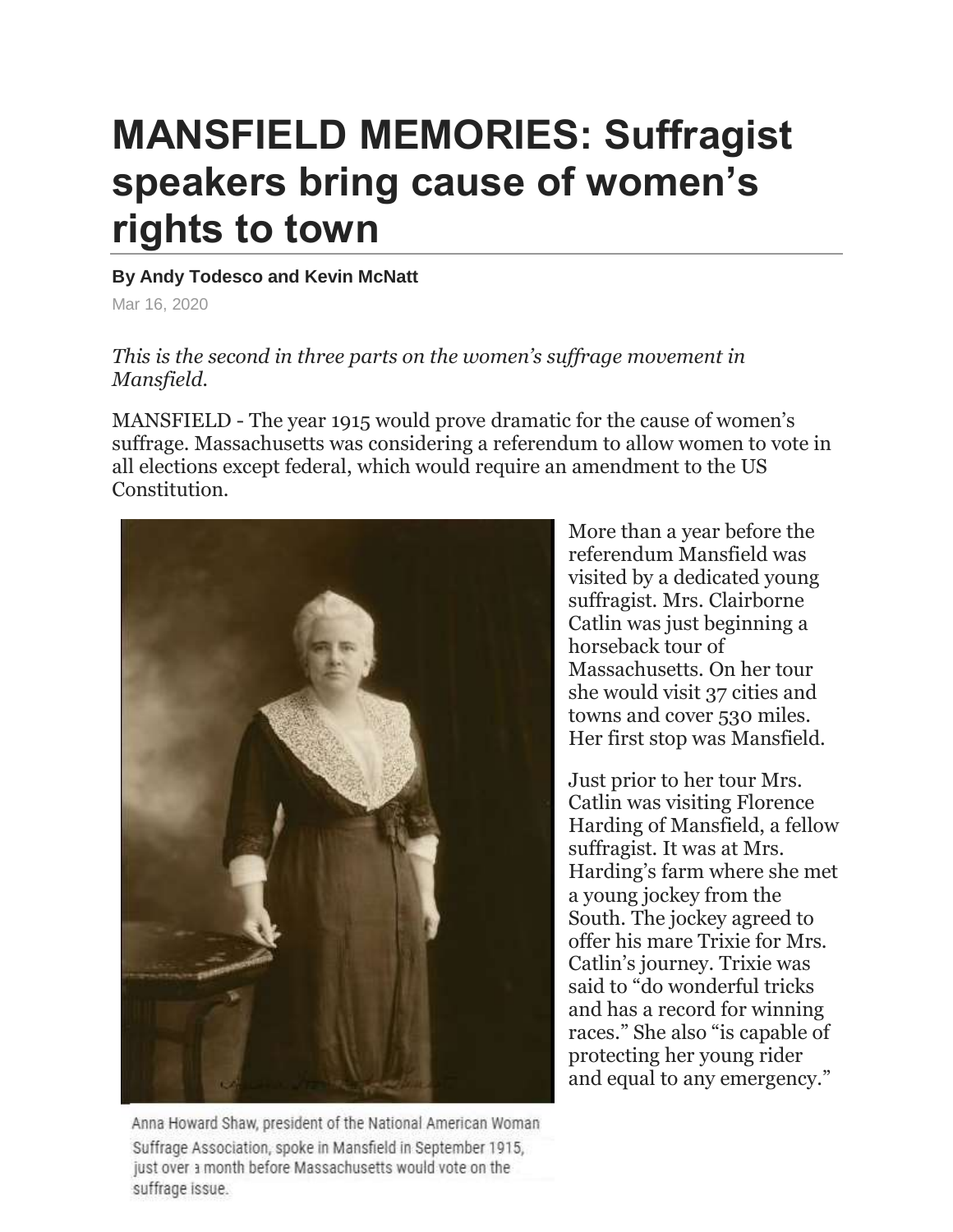On July 1, 1914, Mrs. Catlin set out from the headquarters of the Massachusetts Political Equity Union in Boston. She made her way to Mansfield and met Trixie. While in Mansfield she spoke at a reception held at the home of Mrs. Charles McKenna of South Main Street. It was reported that she "spoke freely of her work in trying to interest the voters and women of Massachusetts in the equal suffrage movement so that all may intelligently decide the question of women suffrage."

A little more than a year later Mansfield would be visited by a most distinguished suffragist. Dr. Anna Howard Shaw was an ordained minister and a physician. She served as president of the National American Woman Suffrage Association for 11 years. In September 1915, just over a month before Massachusetts would vote on



MRS CLAIRBORN CATLIN.

In 1914, suffragist Mrs. Clairborne Catlin did a horseback tour of Massachusetts visiting 37 cities and towns. Her first stop was Manstield.

the suffrage issue, Shaw spoke in Mansfield.

A welcoming dinner was held in Shaw's honor at The Tavern on North Main Street. From there a lengthy procession of more than 30 automobiles proceeded to the Town Hall on West Street. Local and area suffragists rode in the procession.

Town Hall was not nearly big enough for the standing room crowd, which was "eagerly listening and frequently applauding." Young ladies "decked in the colors of the suffragists" (presumably purple, white and gold) served as ushers.

Shaw was introduced by John B. Willis of Mansfield, who declared "the right to vote is conceded by practically every fair-minded man."